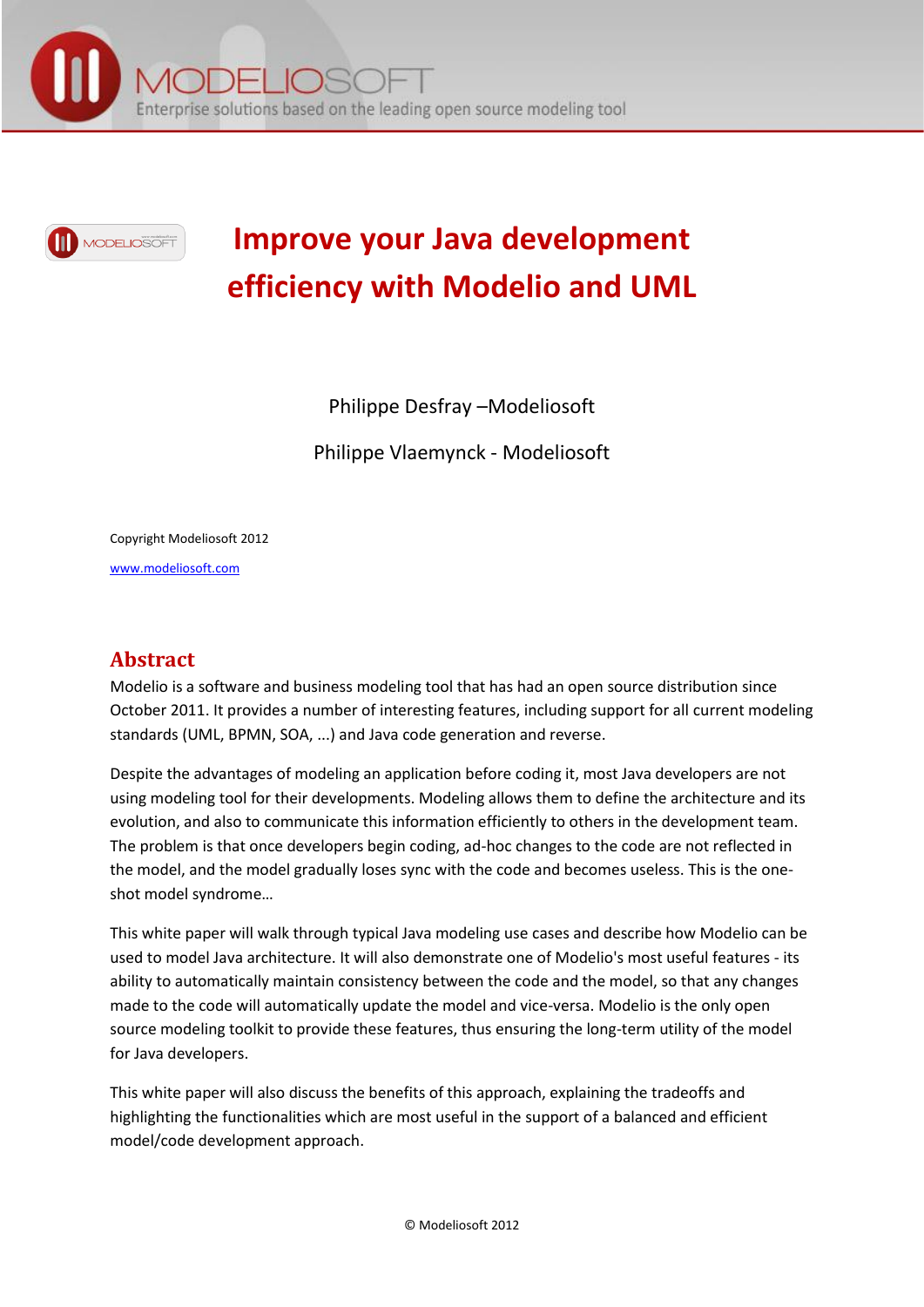### **Understanding Developer Productivity**

Most developers understand productivity as being about producing a lot of code as quickly as possible, because this is what they experience on a daily basis from management and customer pressure. Therefore, many developers think that UML modeling will not increase their productivity by much. They're not completely wrong: drawing a class diagram and filling in attributes and operation signatures is no faster than typing the same information into a class skeleton. Consider the model in [Figure 1](#page-1-0) and its corresponding Java code, and you'll see that there is not much evidence of enhanced productivity, especially if the Java developer is already using an IDE such as Eclipse.

| customerManagement |           |  |
|--------------------|-----------|--|
|                    | +Customer |  |
|                    |           |  |

**Figure 1 – The simplest model of a Class in UML**

<span id="page-1-0"></span>

| package customerManagement;                                    |
|----------------------------------------------------------------|
| import com.modeliosoft.modelio.javadesigner.annotations.objid; |
| <b>public class</b> Customer {                                 |
|                                                                |

The Modelio Java Designer module can produce more sophisticated code depending on the model, for example, associations, as shown in [Figure 2,](#page-1-1) and useful additional Java code, such as getters and setters requested for the association:

| +Customer | + originates | + order | 3Ė.<br>$+Order$ |
|-----------|--------------|---------|-----------------|
|           |              |         |                 |

**Figure 2 – An association between two classes**

```
package customerManagement;
import java.util.ArrayList;
import java.util.List;
import com.modeliosoft.modelio.javadesigner.annotations.objid;
public class Customer {
         public List<Order> order = new ArrayList<Order> ();
     public List<Order> getOrder() {
         // programmers code to be entered
         return this.order;
     }
     public void setOrder(final List<Order> value) {
         // programmers code to be entered
         this.order = value;
     }
}
```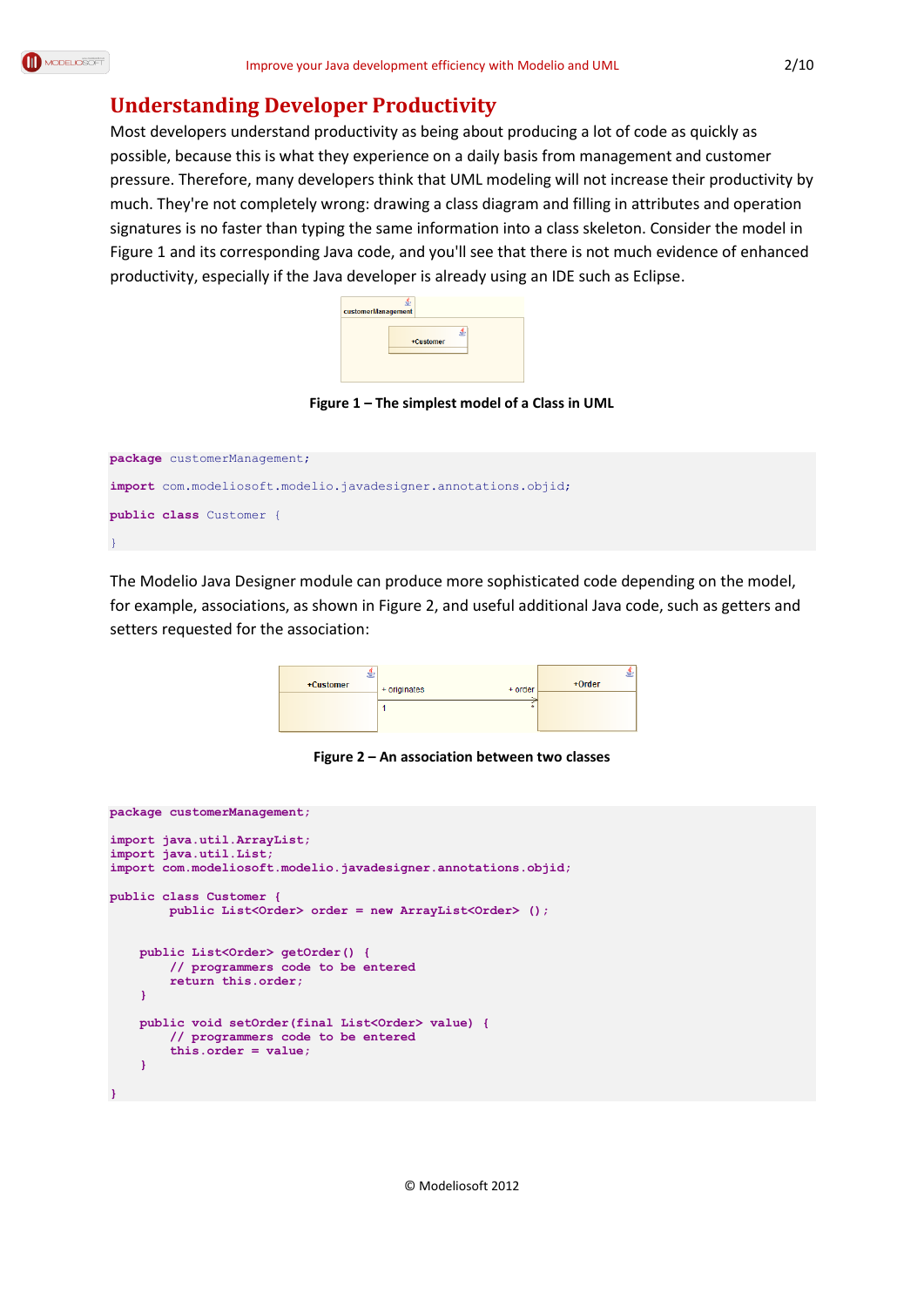However, even with the above example, one might argue that any advanced IDE (like Eclipse) can generate such getters and setters. So why should a developer bother with creating a model and using a modeler when a simple IDE can carry out this kind of automation?

The value of the modeling approach can be seen when the previous example is extended forward in time. Imagine that, after a few iterations of the code, the association end is dragged and dropped to another class, or that the destination class name is changed [\(Figure 3\)](#page-2-0). The code generated by the IDE is now obsolete and will remain so until the developer requests the IDE to re-generate new accessors for what appears to be a new attribute in the class. The developer will also have to clean up the code by removing the obsolete accessors, as this is not done by the IDE. Now, the developer will quickly realize that the automation provided by the IDE was actually only a one-shot exercise.

When the developer is using a modeler, the regenerated code is updated accordingly. No risk of forgetting anything, no mistakes, and no trouble.

| +Customer | + originates<br>+ command | $+Command$ |
|-----------|---------------------------|------------|
|           |                           |            |

**Figure 3 – The association destination has been changed (command)**

```
package customerManagement;
import java.util.ArrayList;
import java.util.List;
import com.modeliosoft.modelio.javadesigner.annotations.objid;
public class Customer {
    public List<Command> command = new ArrayList<Command> ();
     public List<Command> getCommand() {
        // programmers code to be entered
         return this.command;
     }
     public void setCommand(final List<Command> value) {
        // programmers code to be entered
         this.command = value;
     }
}
```
This small example shows that productivity should be considered not only for the initial "first run" use case, but also for real working situations where changes to the code are frequent. As any developer is aware, it is certainly much more tedious to update code with incremental changes, than to create code initially. However, in practice, these changes happen in every code tree that has a large number of classes. Without a proper modeling tool, it is difficult to make sure that everything is in sync and properly updated.

More generally, code writing is a small part (30% at most) of the software development effort, which includes analysis, design, testing and validating tasks. And this development effort is itself only a part of the global maintenance effort, which is frequently evaluated as costing 15% of the initial development effort per year. These figures have to be considered for well-architected software. The situation is obviously much worse for poorly-architected software.

© Modeliosoft 2012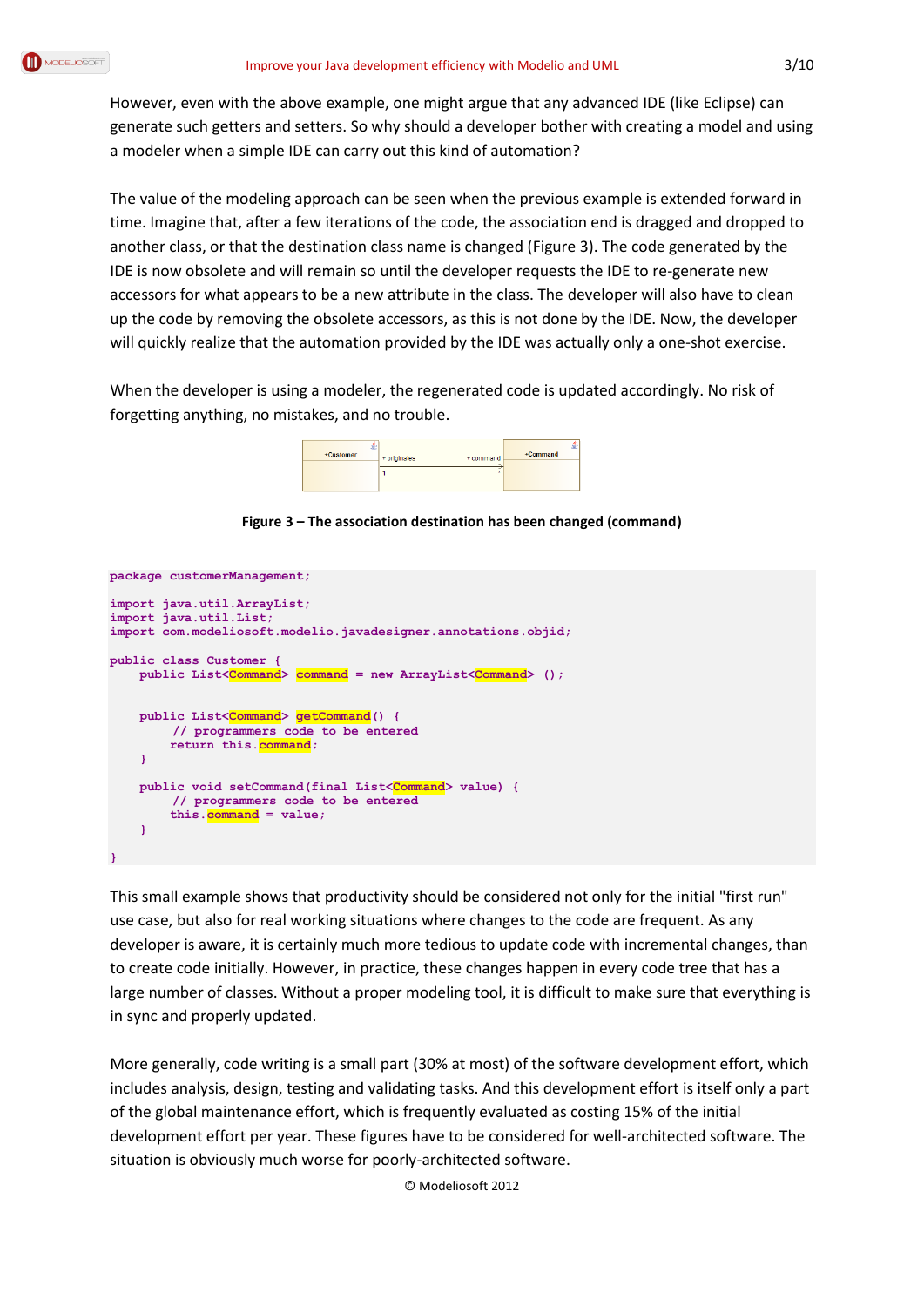# **The Power of Modeling Abstraction**

UML modeling brings its best benefits during the analysis and design phases.

### *Communication Support*

Analysis, use cases, global architecture, and patterns are well supported by UML. Models provide an overview of problems and enable communication between analysts, designers, developers and any other stakeholders (at their level of interest). Models also provide additional semantics that do not exist in programming languages. As a small example, associations carry semantics that are lost in the Java code, such as cardinalities, composition (if any), associated constraints, information on the opposite (non-oriented) association end, and more. You can understand architecture by looking at a picture (a class or package diagram) at the UML level, whereas you may need to scrutinize thousands of lines of code to get the same information from Java code.

### *Abstraction*

Using the abstraction power of models, a single UML class can offer much denser information than a Java class. For example, let's consider a conceptual model of the entities to be managed by an application. Such a model will be of significant value to analysts, designers and developers, since it provides a common understanding of the underlying concepts of the application. In addition, depending on the technical choices and constraints of the project, such as storage in a relational database, a related GUI, and the application of several framework-specific patterns (e.g. J2EE, Spring, ...) on it, one UML class of the model may be translated into a large number of Java classes.

# *Reduction of Complexity*

In practice, the benefits of using models increase with the size and complexity of the software. Developing a software product containing 100 classes is not always a big issue, but designing an application that uses 10,000 classes requires consistent software architecture and design throughout the entire development cycle.

Architecture is the key quality factor for Java developed code. Developers know that well-architected applications are easy to program. For each change in functionality, there is at most one place where the code has to be modified, and this effect can be seen across the entire application. Modeling helps developers to concentrate on the overall picture, and to define architecture that is disconnected from low-level code. Models can be used to master architecture, to drive development and to facilitate evolutions and changes. Of course, models must always be kept in sync in order to remain useful.

### *Maintenance*

Following a model-driven approach helps fight the "architecture decay" syndrome, where developers performing maintenance updates are frequently not the developers who originally performed the application development, nor the architects who designed the system. If they dive too quickly into the code, they may "hook" the code from place to place to fix bugs or introduce evolutions and exceptions to the architecture principles, progressively disturbing the entire architecture of the application. Starting from the model gives them a global view and helps prevent this occurrence.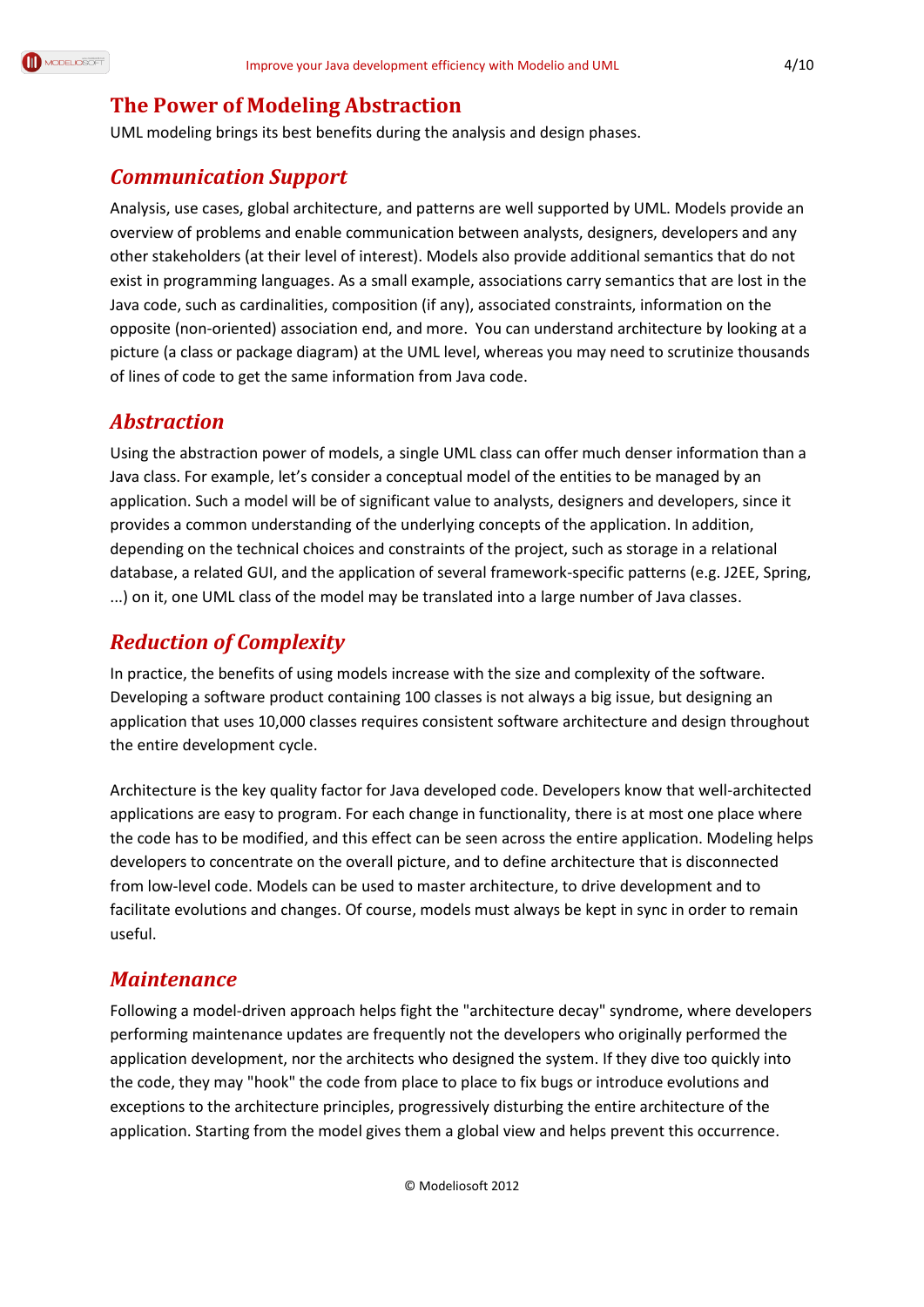

### *Best Practices*

The model can also be a guide for less experienced developers. Even when used as a drawing aid, it invites developers to think before they act, and to define the model before diving into programming. Furthermore, model diagrams can be partial and show only certain elements, keeping a particular concept or design point clear of other secondary concerns. This ability to focus on specific aspects helps developers to better understand a design, while code generation tools provide them with a framework to help them create standards-compliant code.

### **Modelio Technologies for Model/Code Synchronization**

To gain these benefits, code/model consistency is key. None of these benefits are possible if there isn't a smooth and robust code/model synchronization process in the modeling tool. If Java developers find that they have to do the job twice – once at the model level and again at the code level – as well as manually making sure that both levels are in sync, they will leave aside the modeling work, and go straight to the code with their favorite IDE. At best, there will remain an obsolete and dusty initial model that reflects only the initial design intention and nothing else.

That's where Modelio comes in.

Modelio is based on the architecture o[f Objecteering,](http://www.objecteering.com/) a modeling tool at the cutting edge of innovation and model-driven development for 20 years. Objecteering has always been well-known for its model-driven developmentn first with C++ from 1991 onwards and then with Java since 1996. Modelio was recently been released under the GPL v2 open source license, and provides a complete open source modeling product, with support for both the UML and BPMN standards.

In addition, the new open source Modelio project has been given a modular architecture, with the key APIs (in Java) licensed under the more permissive Apache 2.0 open source license. This allows individual developers, communities and partner companies to develop both open source and proprietary add-on modules, providing new specialist functionality to the core product.

Modelio provides a roundtrip mechanism that minimizes the consistency maintenance effort, by providing a close integration with the IDE (Eclipse) and by allowing changes in the code within operations (algorithms) or within structure definitions (classes, attributes, generalizations, ...). Modelio keeps the abstraction level unchanged. The model is not rebuilt from the code, but is rather updated by code changes. For example, associations are maintained even after a roundtrip session.

Let's take a closer look at how Modelio manages code/model synchronization.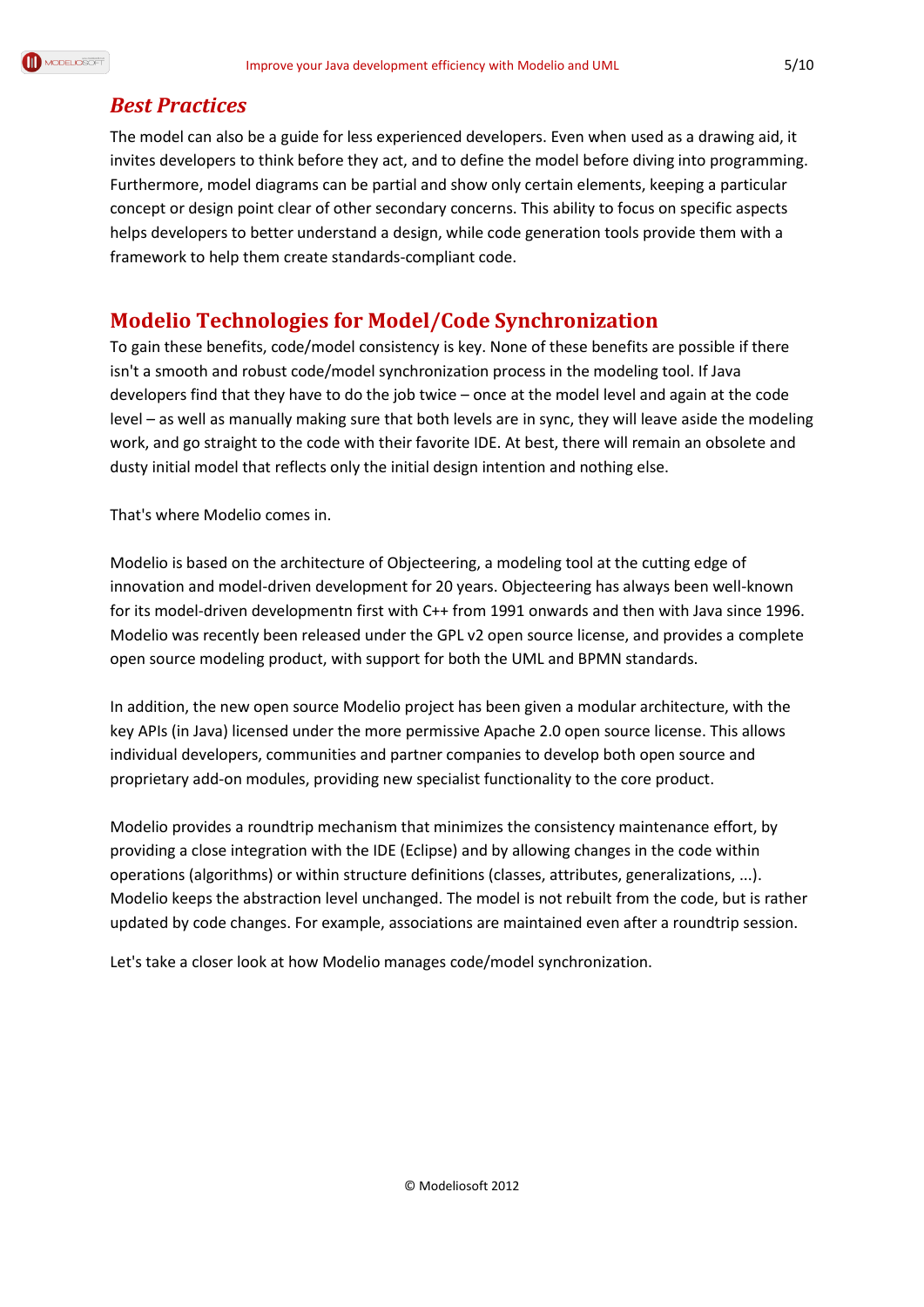

### *Three Levels of Modeling*

Depending on the phase of the development cycle (analysis, design, or detailed design/coding), the model parts implemented are not identical.

- During the analysis phase, models are used to build the application's dictionary, define its requirements, realize use cases, construct design models and use all of UML's modeling capacities. Model construction and documentation generation are the main results of this phase.
- The design phase focuses on realization, by building productive models that concentrate on the main architectural themes and essential system classes. Designers are encouraged by the fact that their models will have an immediate translation into Java code in the programming phase.
- The coding/detailed design phase completes the general design model in roundtrip mode, by using the features of the Eclipse/Java environment and by permanently synchronizing the model.

### *Model-Driven and Roundtrip Code Generation*

Figure 4 shows Modelio with one UML window in sync with one Java window. Most frequently, developers capture their Java code in Eclipse.



**Figure 4 – Modelio Java Designer permanently manages UML model/Java code consistency**

The model-driven approach must balance the advantages and disadvantages of model orientation or code orientation. Modeling everything before coding can be excessive in the case of small technical Java classes. However, a code-centric approach can result in the production of huge amounts of often badly constructed code.

For example, Eclipse is a great tool for productivity, with code "refactoring" features and handy completion mechanisms. However, completion (for example, when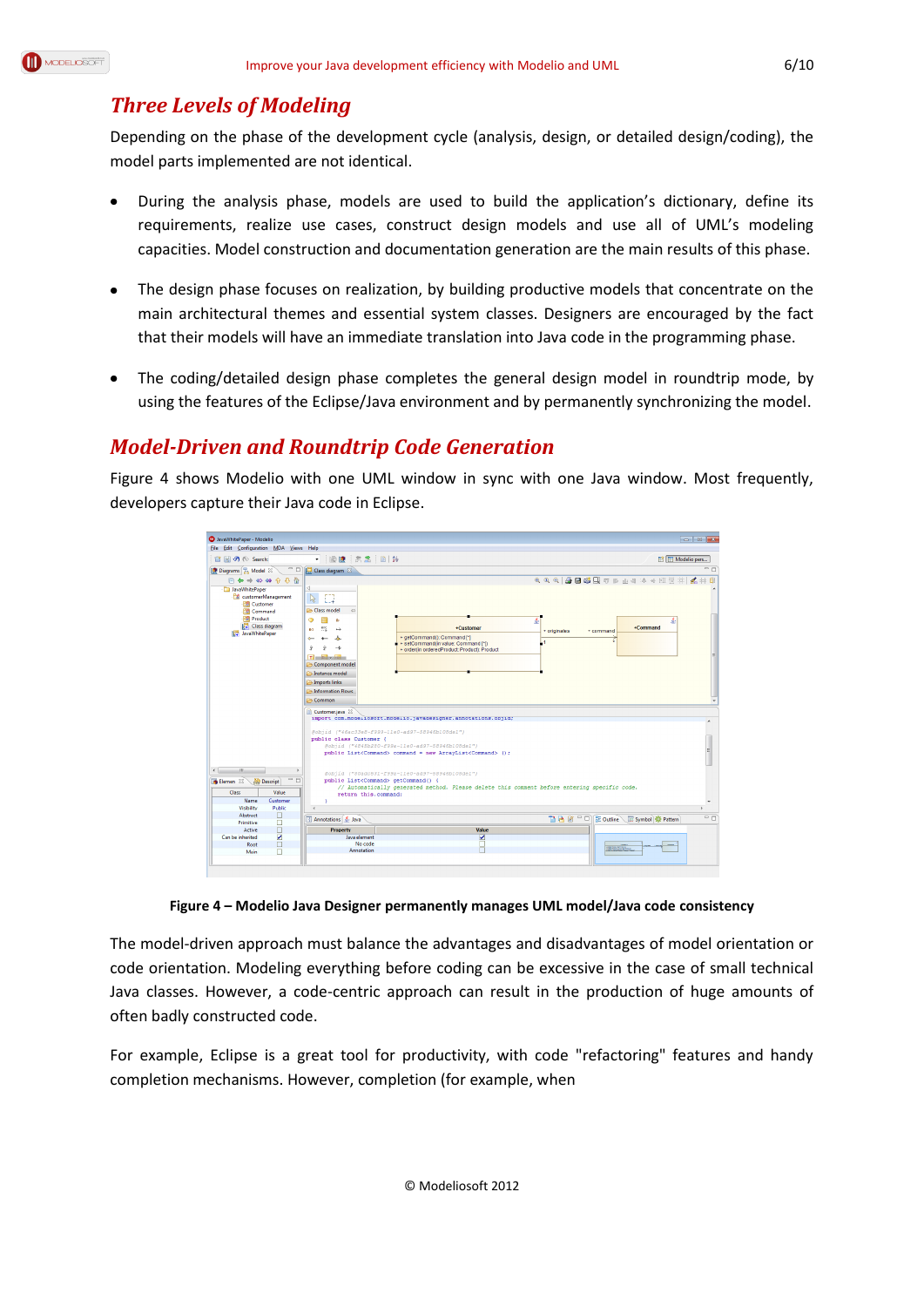

#### *Model-Driven Generation*

With this approach, the model is developed and then the code generated, with authorization to write method code only between markers in the Java code. Modelio is therefore in charge, with Eclipse being used to complete the skeleton of produced code. In theory, this is the recommended mode, since it guarantees that model-level design is respected. Below, we see the comments marking up the beginning and the end of code that can be changed by the programmer (procedural code).

```
public Product order(final String orderedProduct) {
//begin of modifiable zone(JavaCode)......C/3a0ca6e8-f99c-11e0-ad97-58946b108de1
. . .you can enter your application code between the markers
//end of modifiable zone(JavaCode)........E/3a0ca6e8-f99c-11e0-ad97-58946b108de1
//begin of modifiable zone(JavaReturned)..C/3a0ca6e8-f99c-11e0-ad97-58946b108de1
//end of modifiable zone(JavaReturned)....E/3a0ca6e8-f99c-11e0-ad97-58946b108de1
 }
```
Note that in model-driven mode, the developer is not expected to introduce any additional code outside the markers, i.e. he or she cannot add any attribute or method definitions, imports or classes, nor can he or she modify any existing method signatures. This makes the model-driven approach a highly secure, if somewhat constrained, mode.

If this mode is well adapted to design phases when code is not yet the main concern, it is also valuable during maintenance phases, as it guarantees that changes in the code will not result in any unwanted design consequences. However, this mode is usually too constraining for the development phases where some agility is required due to the numerous refactoring activities that usually occur during such phases.

#### *Roundtrip Generation*

With this approach, the code can be freely altered. Modelio then resynchronizes the model with the code by reversing it. In this case, Eclipse is in charge, with Modelio adapting the model to the code (Java reverse). This mode is popular among developers, since they are free to take full advantage of the power of Eclipse/Java. We see below from the code that only one marker is generated to retrieve the operation by its identifier.

```
@objid ("3a0ca6e8-f99c-11e0-ad97-58946b108de1")
    public Product rder(final String orderedProduct) {
     }
```
The roundtrip mode is obviously more flexible than the model-driven one. However, as more freedom is granted to developers, special care must be taken to ensure that the overall design is not damaged by ad-hoc modifications. In such situations, model reviews after reverse operations are important and worth considering.

#### *Modes and Development Phases*

The strict model-driven mode is typically used during the design phase, which does not go into detail concerning highly specific Java classes, such as in the case of GUI construction. For example, an "ActionListener" class will not be modeled. The GUI is simply built using Eclipse features, possibly using specific complementary tools. However, the main dialog classes are modeled and then generated, along with the generic GUI classes, and the rest is carried out in Eclipse and then reversed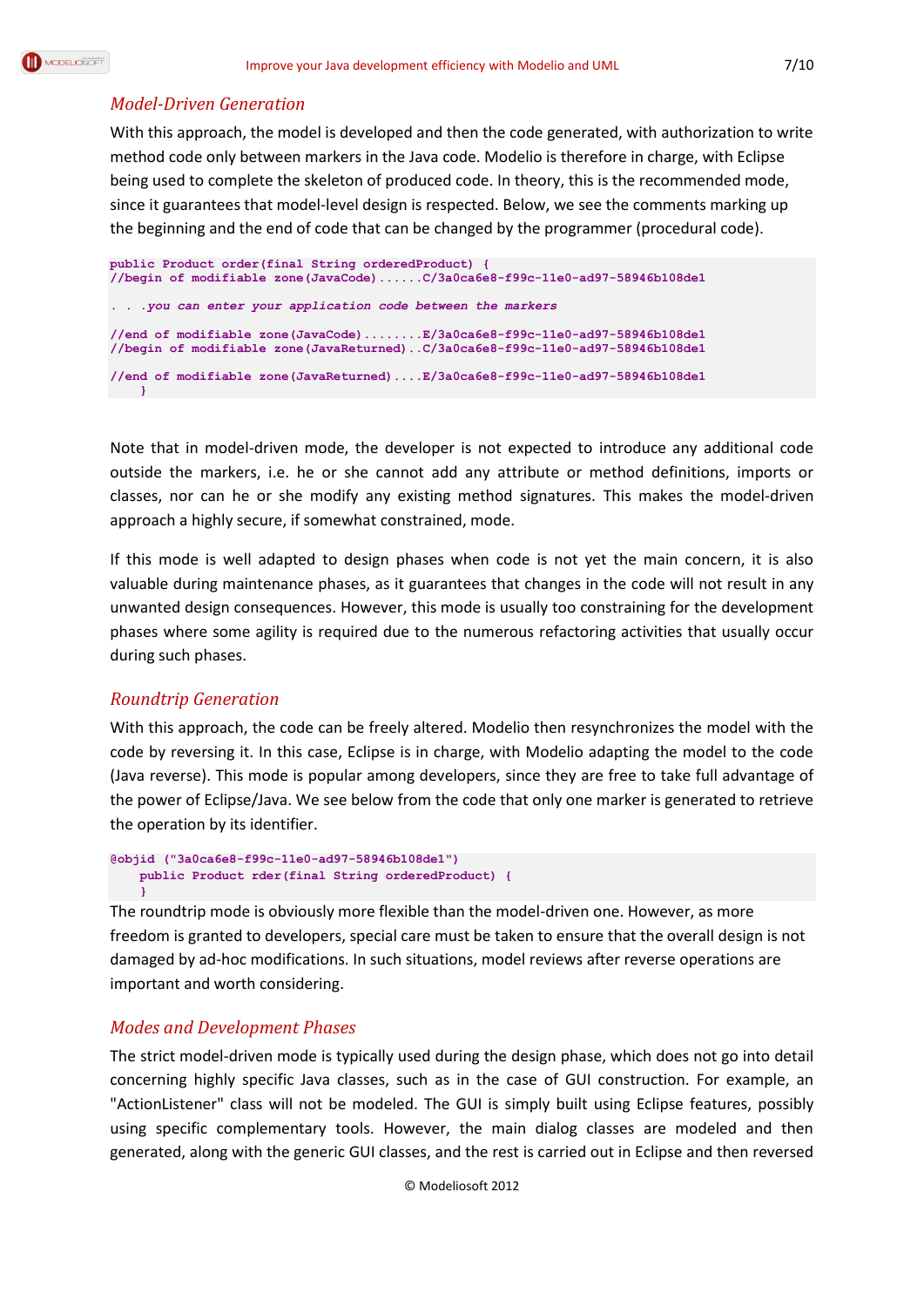in Modelio (using the "Update from source" command). The implementation phase uses the roundtrip mode, which is more flexible for the programmer, while keeping design classes in modeldriven mode.

Developers need to understand the benefits that they get from using modeling techniques. Using Modelio and UML to help with Java development still leaves all the responsibility on the shoulders of the developers. In roundtrip mode, they have the freedom to change any parts of code they want, but they have to know the model and respect the design intention, in order not to provoke any architectural decay. Giving developers this responsibility is the best way of getting them on board. In practice, developers using Modelio for Java development generally have two screens linked to their workstation - one screen dedicated to development (Eclipse-Java), and the other used for modeling (Modelio).

# **Other Useful Features**

### *ANT File Generation*

Modelio Java Designer also generates ANT files, and compiles and produces executable code for Java, based on models similar to the one shown in [Figure 5.](#page-7-0) This is useful for complex applications where an application/package mapping has to be modeled in order to produce the targeted binaries. The production scheme is thus modeled, and simply drives the generation code.

| < <artifact>&gt;</artifact> |                                       | 虚<br>customerManage |  |
|-----------------------------|---------------------------------------|---------------------|--|
| customerManagement          | < <manifestation>&gt;</manifestation> |                     |  |

<span id="page-7-0"></span>**Figure 5 – The Artifact represents the library or binary produced from the "manifested" packages or classes**

### *Pattern Automation*

Design Patterns can be modeled within Modelio, simply by defining models and pattern parameters [\(Figure 6\)](#page-8-0). Pattern application will then create instance models according to actual parameters, and produce the corresponding Java code through the generation process. This automates systematic pattern development, a frequent task when using frameworks or libraries.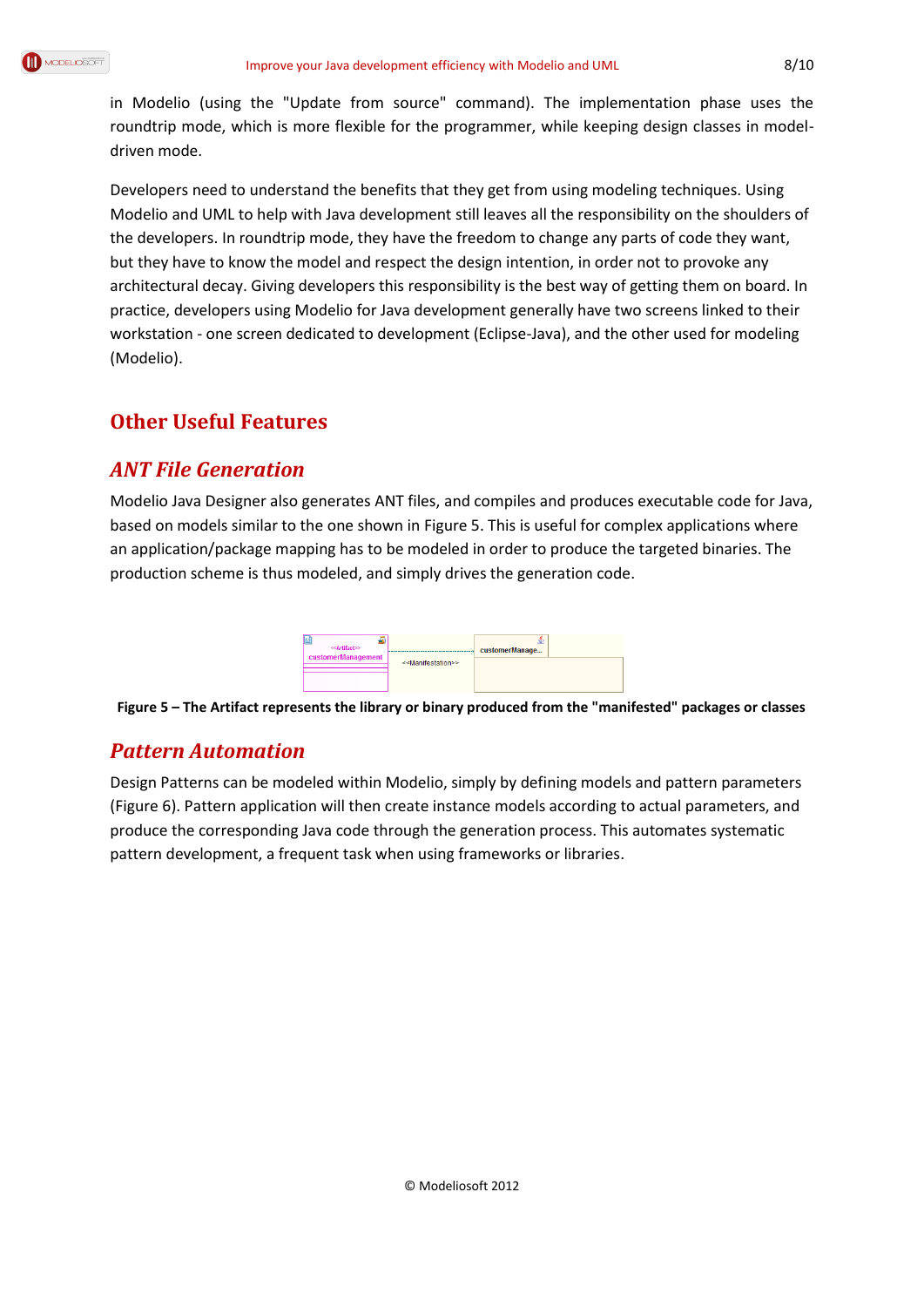| Apply a pattern   |                                              |                                         | $\mathbf{x}$<br>$\sim$                                                                                                                                                                                                                                                                                                                                                                                                                                                                                                                                                                                                                    |
|-------------------|----------------------------------------------|-----------------------------------------|-------------------------------------------------------------------------------------------------------------------------------------------------------------------------------------------------------------------------------------------------------------------------------------------------------------------------------------------------------------------------------------------------------------------------------------------------------------------------------------------------------------------------------------------------------------------------------------------------------------------------------------------|
|                   | Apply a pattern<br>Apply an existing pattern |                                         |                                                                                                                                                                                                                                                                                                                                                                                                                                                                                                                                                                                                                                           |
| Pattern selection | Parameters                                   |                                         |                                                                                                                                                                                                                                                                                                                                                                                                                                                                                                                                                                                                                                           |
| o<br>GoF          | Singleton<br>Observer<br>Add new pattern     | Name<br>Version<br>Description<br>Image | Observer<br>1.0.01<br>The observer pattern (a subset of the publish/subscribe pattern)<br>is a software design pattern in which an object, called the subject,<br>maintains a list of its dependents, called observers,<br>and notifies them automatically of any state changes,<br>usually by calling one of their methods.<br>38V8.001<br><b>Observable</b><br>cemterfaces><br>Obverver<br>addObserver[inout o : Observer]<br>deleteObserver(inout d r. Observer<br>update(inout o : Observable, inout arg : Object)<br>stifyDbservers[inout arg : Object]<br>\$(View)<br>\$(Model)<br>update(input o : Observable, input arg : Object) |
|                   |                                              |                                         | Cancel<br>< Previous<br>Next<br>OK                                                                                                                                                                                                                                                                                                                                                                                                                                                                                                                                                                                                        |

**Figure 6 – Modelio Pattern definition wizard**

### <span id="page-8-0"></span>*Profiles*

Modelio can be extended by defining profiles. A profile helps to map a model to a specific target or framework. As an example, stereotypes defined in a profile can be used to specify that a class is "persistent", that an attribute is an "identifier", and so on.

### *Open API and Metamodel*

Modelio provides a rich Java API and an open metamodel, that allows automation of any additional code generation or model exploitation tasks. Advanced examples such as generating code from state machines or mapping to frameworks can use this feature.

### *Community Modules*

The modelio.org website provides "modules" (Modelio packaged extensions) for different automation targets, such as Hibernate mapping. Thanks to the fact that Modelio is open source, programmers can build their own modules for any modeling automation or code generation tasks, and combine them with the existing Java Designer module.